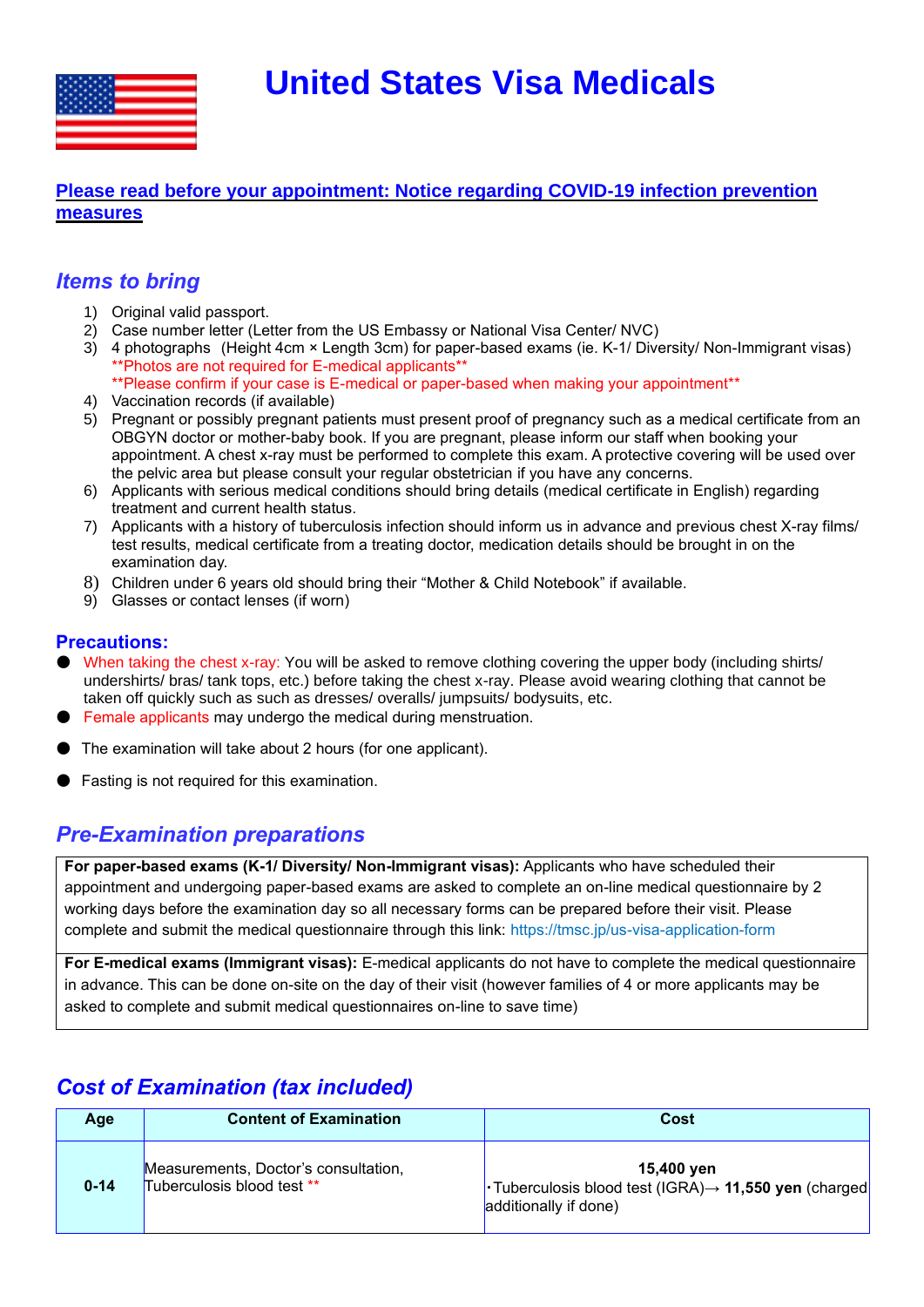| 15 and | Measurements, Doctor's consultation, Chest X-      | 31,900 yen |
|--------|----------------------------------------------------|------------|
| older  | $\vert$ ray, blood/urine test (if age appropriate) |            |

- Children aged 2-14 may require a tuberculosis blood test which will be decided by the doctor.
- \* Vaccination fees are not included in the price above.
- \* If all the required vaccinations are administered the total cost could add to more than 80,000 yen for applicants aged 15 and older; or more than 100,000 yen for applicants aged under 15.

# *Vaccinations*

#### **NEW REQUIREMENT FOR ALL APPLICANTS FROM OCTOBER 1st 2021:**

All applicants who receive their medical examination from a panel physician on or after October 1, 2021 must complete the COVID-19 vaccine series and provide documentation of vaccination to the panel physician before completion of the medical examination. This currently applies to all applicants aged 12 years and older. Please note that any COVID vaccination listed by the World Health Organization (WHO) or authorized by the US Food and Drug Administration (FDA) is acceptable. If the series is a 2 dose formulation (such as Pfizer-BioNTech, Moderna, AstraZeneca), then BOTH doses must be completed prior to the applicant's medical examination.

(Note: the Japanese Ministry of Health, Labour and Welfare advises that you leave 2 weeks in between (before/after) the Covid-19 vaccination and other vaccinations)

The requirements of vaccinations vary depending on your age. In some cases vaccinations can be exempt:

- 1) Applicants who have an official record of the applicable vaccinations.
- 2) Applicants who have had varicella (chicken pox) infection.
- 3) Live vaccinations, (Measles, Mumps, Rubella and Varicella) are exempt for pregnant applicants.
- 4) All vaccinations are exempt for applicants applying for IR-3/IR-4 (Orphans, Refugees and adopted children aged 10 and under.)

| <b>Age Group</b>          | <b>Required Vaccinations</b>                                                               |
|---------------------------|--------------------------------------------------------------------------------------------|
| Over 65 years (Born in    | Td/Tdap, Varicella, Pneumococcal (PPSV23), Covid-19                                        |
| 1956 or before)           |                                                                                            |
| 60-64 years (Born in 1957 | Td/Tdap, Measles, Mumps, Rubella, Varicella, Covid-19                                      |
| or later)                 |                                                                                            |
| 18-59 years (Born in 1957 | Td/Tdap, Measles, Mumps, Rubella, Varicella, Covid-19, Hepatitis B                         |
| or later)                 |                                                                                            |
| 12-17 years               | Td/Tdap, Measles, Mumps, Rubella, Varicella, Hepatitis A, Hepatitis B, Polio, Meningo-     |
|                           | coccal (ACWY), Covid-19                                                                    |
| 11 years                  | Td/Tdap, Measles, Mumps, Rubella, Varicella, Hepatitis A, Hepatitis B, Polio, Meningo-     |
|                           | coccal (ACWY), Covid-19*                                                                   |
| $7-10$ years              | Td/Tdap, Measles, Mumps, Rubella, Varicella, Hepatitis A, Hepatitis B, Polio, Covid-19*    |
| 5-6 years                 | DTP/ DTap, Measles, Mumps, Rubella, Varicella, Hepatitis A, Hepatitis B, Polio, Covid 19*  |
| 2-4 years                 | DTP/DTap, Measles, Mumps, Rubella, Varicella, Hepatitis A, Hepatitis B, Polio, Hib, Pneu-  |
|                           | mococcal (PCV)                                                                             |
| 12 months (1 year)        | DTP/ DTap, Measles, Mumps, Rubella, Varicella, Hepatitis A, Hepatitis B, polio, Hib, Pneu- |
|                           | mococcal (PCV)                                                                             |
| 9 months- 11 months       | DTP/ DTap, Hepatitis B, Polio, Hib, Pneumococcal (PCV)                                     |
| 8 weeks (2 months)- 8     | DTP/ DTap, Rotavirus, Hepatitis B, Polio, Hib, Pneumococcal (PCV)                          |
| months                    |                                                                                            |
| 6 weeks- 7 weeks          | Rotavirus, Hepatitis B                                                                     |
| Birth- 5 weeks            | <b>Hepatitis B</b>                                                                         |
| More than 6 months        | Influenza (between October- March)                                                         |

## *Required Vaccinations*

Please see technical instructions from CDC for detailed information relating to vaccinations: <https://www.cdc.gov/immigrantrefugeehealth/exams/ti/panel/vaccination-panel-technical-instructions.html> <https://www.cdc.gov/immigrantrefugeehealth/pdf/Vaccine-Requirements-According-to-Applicant-Age-p.pdf>